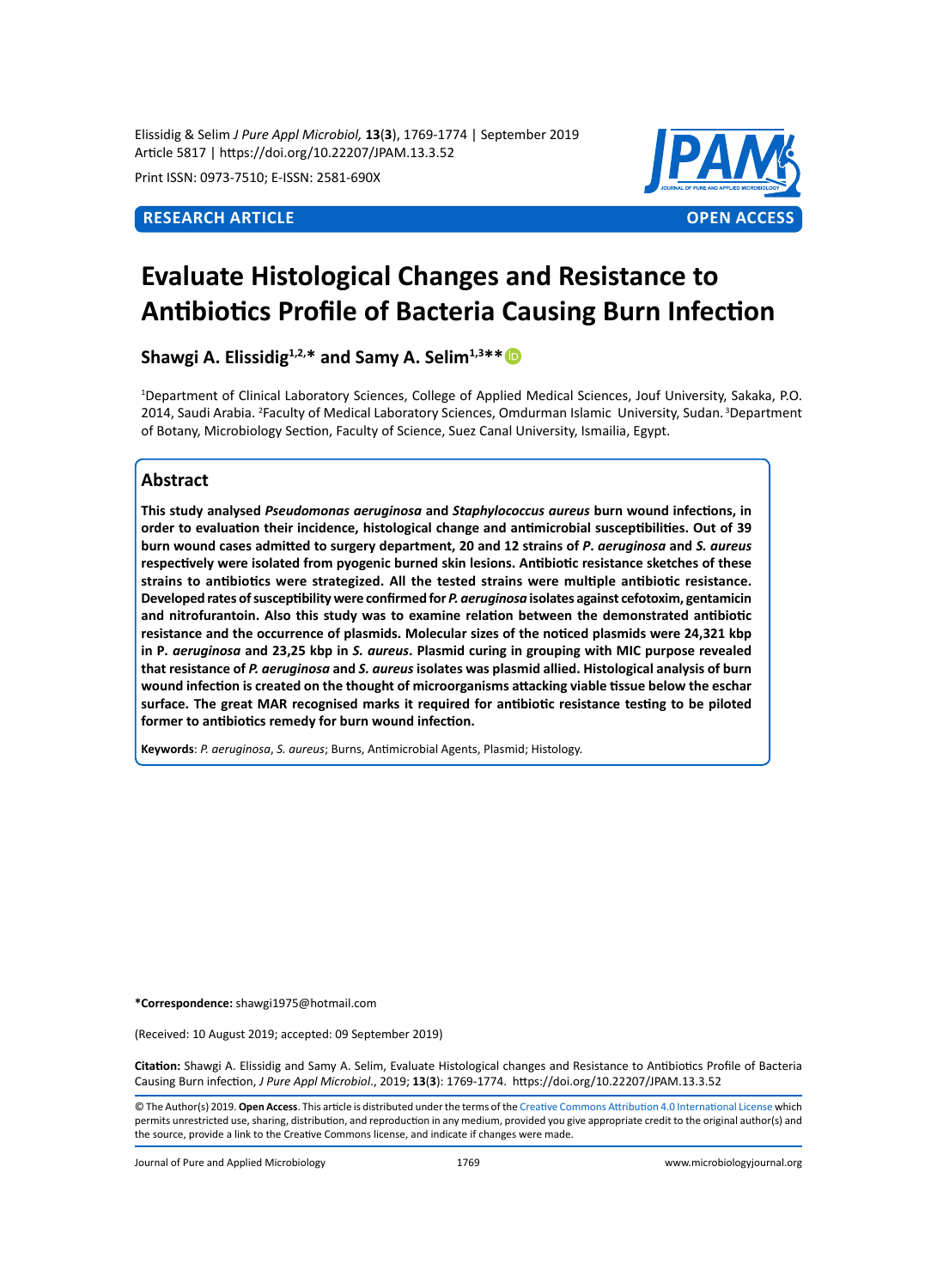#### **INTRODUCTION**

Burns hurt is a chief community health delinquent in many nations in the world. In case of a burn injury, the organism experiences complex changes in homeostasis; these changes are rarely comparable to changes in case of any other trauma or disorder. For this reason, mortality in the early phase of burns in such traumas is common $1,2$ . Contamination in the burn injury stretches the therapeutic of the wound in all phases of healing; for this reason, it is important, that the treatment of the burn infection injury includes antibiotic therapy, deletion of necrotic tissues in time, ensuring the blood and oxygen source to the wound, the augmentation of the resistance of the organism, and the adequate diet<sup>3</sup>.

Bacterial contamination is one of the greatest severe difficulties in burn basis serious complications and death following thermal injury4 . *P. aeruginosa* and *S. aureus* are the furthermost chief contagious and risky bacteria in injury patient<sup>5</sup>. P. aeruginosa is one of the maximum significant and greatest reasons of grave contamination in injury patients $6-8$ . Treatment of these infections is problematical by antibiotic resistance<sup>9-12</sup>.

In this study examined the histologic examination of biopsy and antimicrobial resistance of bacterial isolates from Burns. Likewise, the persistence of this study was to study any relative between antibiotic-resistance of bacteria and the company of plasmids.

#### **MATERIALS AND METHODS**

#### **Sample Collection and Identification of Bacteria**

Thirty-nine cases were selected from patients carried out at the Surgery Department, General Hospital, Port Said City, Egypt (Bioethics agreement according to the Ethical Committee, Suez Canal University, Egypt). The average age was 25 years. A swab of each pus sample was suspended in 3 mL of water peptone. Drops of the prepared postponements were banquet on surface of plates holding *Pseudomonas* selective medium and *Staphylococcus* 110 medium<sup>13</sup>. All plates were incubated face down and the bacteria were allowed to grow at 37°C for 24-48 hours prior to enumeration and further identification. Pure well-isolated colonies were preceded for their biochemical tests: Glucose oxidation/ fermentation, lactose fermentation, oxidase test, nitrate reduction, indole reaction, urease production, coagulase test, Voges-Proskaure, arginine and ornithine utilization tests<sup>14</sup>.

# **Antibiotic Susceptibility Studies**

All trials were piloted using the inventive typical cultures to escape the unstructured hurt of antibiotic resistance. Antibiotic resistance was tested using a modified Kirby-Bauer disc diffusion method<sup>15-17</sup>.

# **Plasmid Analysis**

The plasmid isolated by mini-prep alkaline extraction method [18]. Concentrations and purity of DNA were assessed spectrophotometrically using Spectro 22, Labo Med, Inc., USA. Gels were prepared by adding 1% agarose and 5 µL ethidium bromide (10 mg/mL) to the TBE buffer. Pure DNA sample (3µL) was added to 12µL deionized water and 1µL endonuclease (*EcoR* I, *Hind* III (Sigma Production), *BamH* I (Roche Diagnostics GmbH). Sequential dilutions of acridine orange were used for curing of isolated plasmids $18$ .

#### **Histopathological Study**

Twenty-five tissue biopsies were collected, all biopsies were practise and stains according to basic histopathological technique. Specimen were taken in 10% Buffered Neutral Formalin 2h and fixed immediately at 37°C. All specimens were taken and processed manually in which all specimens were dehydrate in 70%, 80% for 2hours, and then 90% alcohol for overnight and absolute alcohol for 2 hours. Then cleared in xylene for 3 hours for two coplin jar. Then tissues were saturate with molten paraffin wax 2 changes for 2hours each. Then fixed with paraffin wax in mould and left to harden at room temperature and then chilled in refrigerator. Twenty-five blocks were prepared, albumenized slides were set and with rotary microtome. Five-micrometre paraffin tissue sections of skin were examined to evaluate the Burn infection. haematoxylin and eosin staining method was used to evaluate the changes in skin 19.

# **RESULTS**

Thirty-two isolates were recovered from pyogenic lesions burned skin over the course of this period. *P. aeruginosa* (20 strains) accounted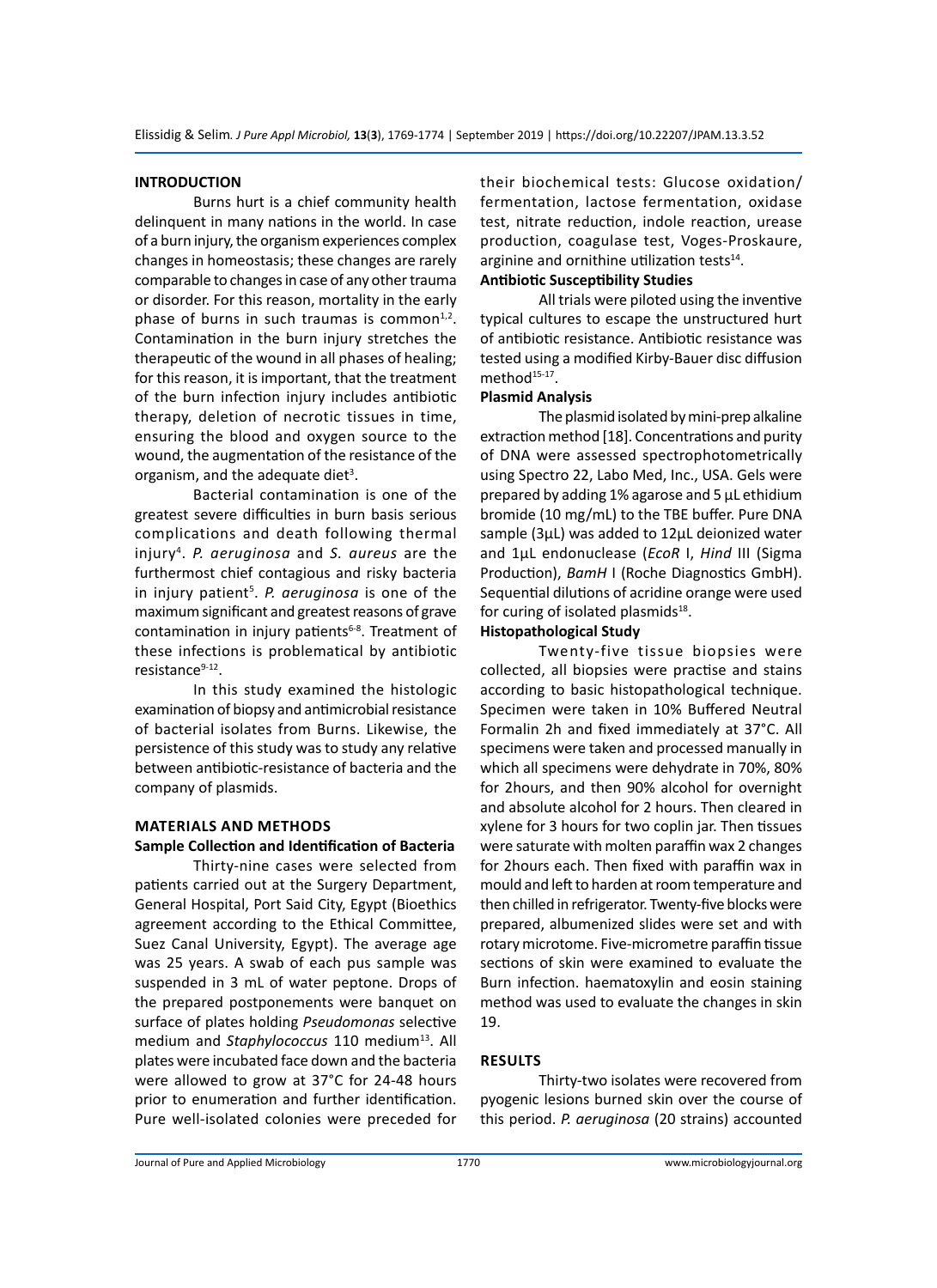for 51% of total isolates (Fig. 1). This trailed by *S. aureus* (12 strains, 31 %) and other organisms (18 %). As can be seen in table 1, the rate of cephradine and kanamycin were similar among both *P. aeruginosa* and *S. aureus* isolates, at 100%. Advanced degrees of susceptibility were confirmed for *P. aeruginosa* isolates against cefotoxim, gentamicin and nitrofurantoin. All *S. aureus* strians were sensitive to vancomycin.

Plasmid profiles of the two bacterial isolates under study were detected. Only six out of 10 isolates ( 5 *P. aeruginosa* and 5 *S. aureus*) were found to contain plasmids. No plasmids could be detected for other 4 isolates. Two isolates (one *P. aeruginosa* and one *S. aureus*) were selected for further study as representative of plasmid-bearing isolates. Each of them was found contain only one plasmid (Table 2). Molecular sizes of the detected plasmids were 24,321 kbp in P*. aeruginosa* and 23,25 kbp in *S. aureus*. Concentration and degree of purity of the plasmid DNA $_{(s)}$  were as in table 2. Plasmid curing in combination with MIC determination revealed that resistance to ampicillin was plasmid linked. Digestion of the two isolated plasmids, singly with *Hind* III, *EcoR* I and *Bam* H1 restriction enzymes showed in table 3. Number of recognition sites, number of fragments and the approximate of molecular size of restricted fragments as shown in table 3. The histologic analysis of the paraffin sections with the haematoxylin and eosin staining method showed significant increase in bacterial counts per counted high power field (40X).



**Fig. 1.** Frequency of *P. aeruginosa* and *S. aureus* bacterial strains form studied wound burn infection



**Fig. 2.** Skin tissue contain bacterial contamination fixed in Buffered Neutral Formalin [hematoxyline and eosin Stain (x40)]

#### **DISCUSSION**

Contagion is one of the supreme thoughtful worries in burn patients, and *Pseudomonas,* particularly *P. aeruginosa*, is the record vital, hardy, and hazardous organism $10-12$ . *P. aeruginosa* blossoms on the humid burn wound external8,19 and is extremely pathogenic in thermally wounded immunosuppressed patients. Notwithstanding developments in therapeutic and surgical overhaul, the scenario residues deprived, with a death rate of about 80% in such patients<sup>8</sup>. In several cautiously unindustrialized nations such as Iran<sup>20-21</sup>, Zimbabwe<sup>22</sup>, South Korea<sup>4</sup>, Jordan<sup>23</sup>, Libya<sup>24</sup>, Nigeria<sup>25-26</sup>, India<sup>1,27-29</sup>, Turkey<sup>6,30</sup> and Syria<sup>31</sup>.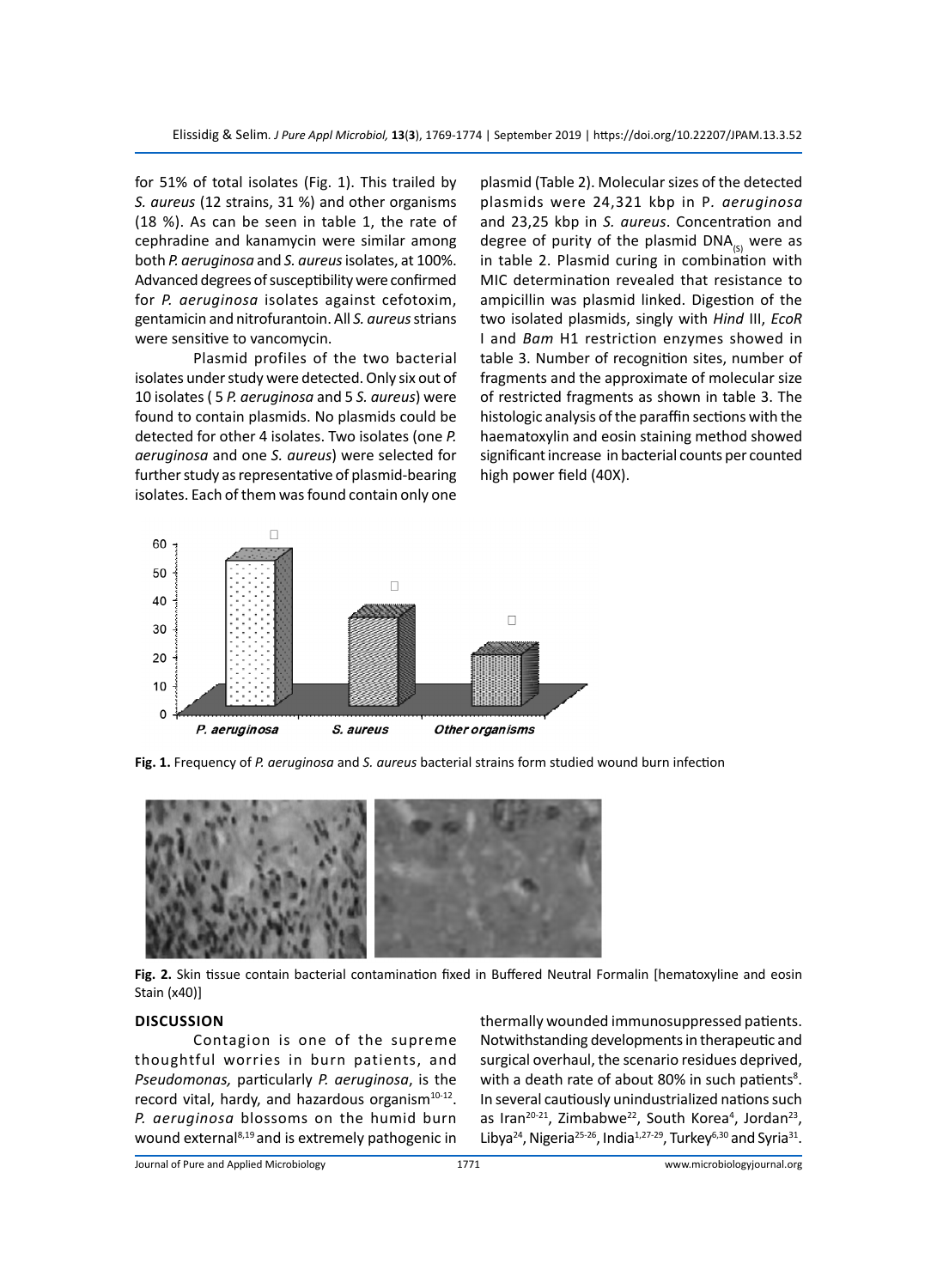*P. aeruginosa* was described to be public bacteria between burn patients. Though *P. aeruginosa* is not a typical microbe of injury wound contagions in the industrialised countries, a few burn centres in Canada and the USA $32$ , France<sup>33</sup>, and Italy $34$  have informed *P. aeruginosa* as significant bacterium in burn divisions.

The second best shared separate in this study was *S. aureus*, in studies from cautiously unindustrialized nations<sup>4,6,8,10-11,24-28</sup>. In the Surgery Department, *S. aureus* was initiate in 31% of sections occupied from the burn damages. In case of a severe burn, the chance of *S. aureus* taint rises, subsequently the patients expend more time in the Sector, and suffer more regular dressings.

| Table 1. Antimicrobial resistance profile of P. aeruginosa |
|------------------------------------------------------------|
| and S. aureus isolates from studied wound burn infection   |

| Isolates (n)                | P. aeruginosa<br>20 | S. aureus<br>12 |
|-----------------------------|---------------------|-----------------|
| Ampicillin (10 μg)          | 100                 | 33              |
| Amoxycillin (10 μg)         | 60                  | 50              |
| Cephradine $(30 \mu g)$     | 100                 | 100             |
| Cefotoxim (30 µg)           | O                   | ND              |
| Cephalexin (30 μg)          | 59                  | Nd              |
| Streptomycin (10 vg)        | ND                  | 10              |
| Colistin sulfate (10 µg)    | 100                 | 25              |
| Chloramphenicol(30 $\mu$ g) | ND                  | 0               |
| Velosef (30 µg)             | 75                  | 25              |
| Tetracycline (10 µg)        | 100                 | ND              |
| Erythromycin (30 $\mu$ g)   | ND.                 | 100             |
| Kanamycin (30 µg)           | 100                 | 100             |
| Rifampicin $(5 \mu g)$      | 25                  | 0               |
| Gentamicin (30 μg)          | ŋ                   | 43              |
| Nitrofurantoin (300 μg)     | ŋ                   | ND              |
| Vancomycin (30 μg)          | ND                  | 0               |

ND: Not Determined

Thus, surgery should be achieved as primary as conceivable, hence reducing the period of hospital stay, infection-related treatment costs, and taming the value of cure<sup>2</sup>.

Antibiotics is single of the highest hazard influences for antibiotic resistance. Extreme custom of antibiotics excites the progress of antibiotics- resistant microbes, developments treatment expenses, and causes side possessions<sup>2</sup>. Antibiotics are only approved if the causal agent is found to be sensitive to antibiotics, preliminary with minor group antibiotics, and in the occurrence of the signs of wound infection. Throughout surgery, in case of average to severe burns, a sole amount of cefuroxime and vancomycin are suggested in case of *P. aeruginosa* and *S. aureus*  infection correspondingly.

In many studies plasmid related resistance, particularly for pathogenic bacterial strains, are still of dangerous position $35-38$ . Amount of gratitude locations, quantity of wreckages and the estimated of molecular size of restricted fragments few. As of the partial total of endonuclease used in this study. Digestion with *EcoR I* provided two fragments with *P. aeruginosa* while no fragments were observed for *S. aureus* isolate. Comprehensive description

**Table 2.** Characterisation of isolated plasmids including numbers, concentration, purity, curing and size

| P. aeruginosa | S. aureus |
|---------------|-----------|
| 1             | 1         |
| 320/2.1       | 320/2.0   |
| 100%          | 100%      |
| 24.321        | 23.25     |
|               |           |

**Table 3.** The restriction patterns of plasmids from *P. aeruginosa* and *S. aureus* isolates from studied burned skin

| Plasmids of:  | Restriction<br>Enzymes | No. of<br><b>Recognition Sites</b> | No. of<br>Fragments | Size of<br>Fragments (Kbp) |  |
|---------------|------------------------|------------------------------------|---------------------|----------------------------|--|
| P. aeruginosa | Hind III               |                                    |                     | 13.3 and 11.021            |  |
|               | EcoR I                 |                                    |                     | 17.3 and 7.02              |  |
|               | BamH I                 | 0                                  | 0                   | 0                          |  |
| S. aureus     | Hind III               | 4                                  | 3                   | 9.2, 7.75 and 6.3          |  |
|               | EcoR I                 | 0                                  | 0                   | 0                          |  |
|               | BamH I                 | 0                                  | 0                   | 0                          |  |

Journal of Pure and Applied Microbiology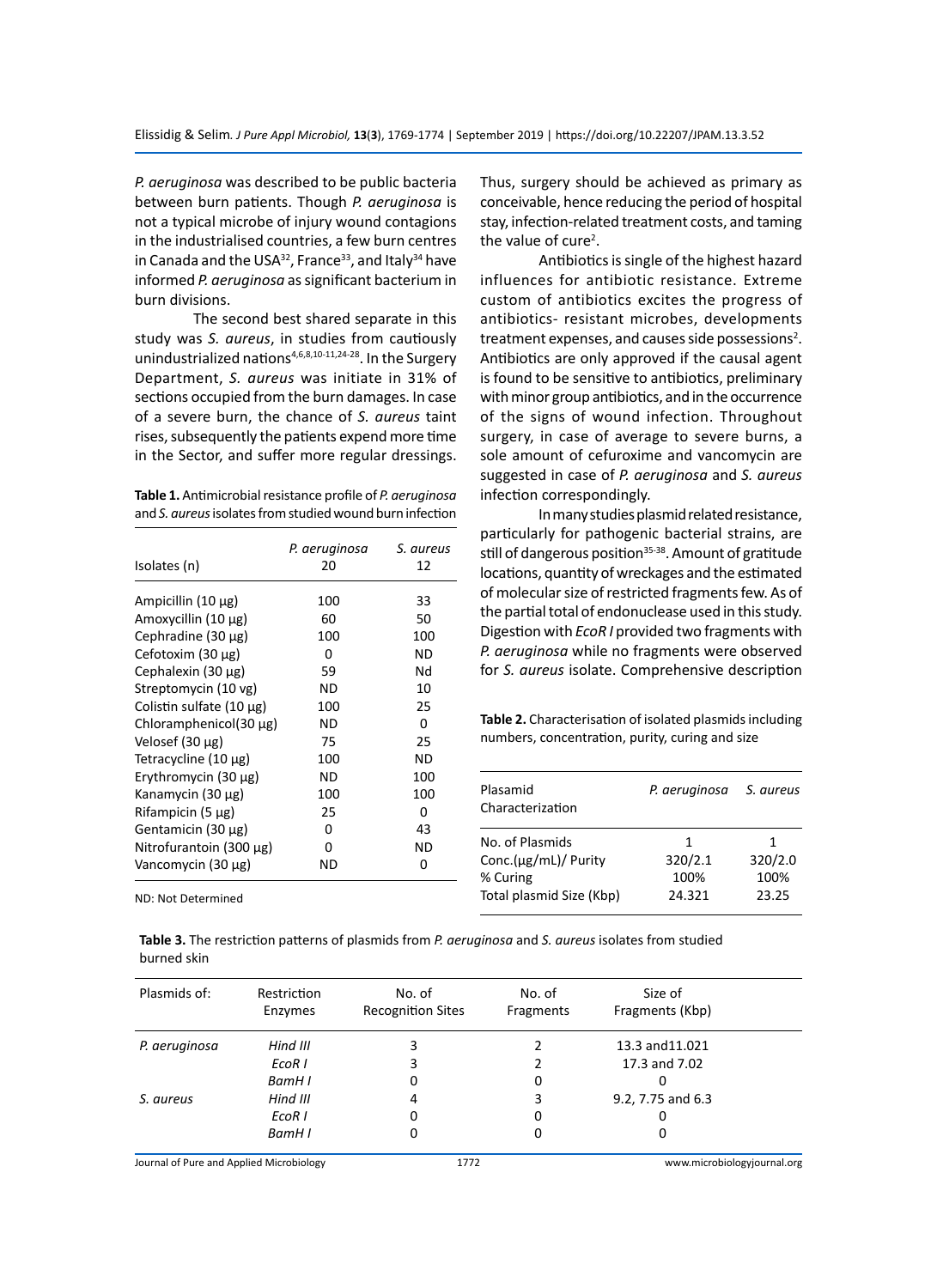of these plasmids is required in future for more indulgent about gene appearance and constancy. Histological investigation of a burn wound biopsy documents the needed variation and is the greatest technique for finding of burn wound infection. We achieve that to make meticulous staining of skin tissue with haematoxylin and eosin staining.

Finally, it is recommending that officials in our burn units take into account recover workers' sanitation; reflect suitable cleansing for all tools; found a novel and actual antibiotic strategy and avoid unnecessary use of antibiotics.

# **ACKNOWLEDGEMENTS**

The author would like to thank the Surgery Department Staff General Hospital, Egypt, for providing the urine samples which was the source of bacterial strains.

#### **CONFLICT OF INTEREST**

The authors declares that there is no conflict of interest.

#### **Authors' Contribution**

Author listed have made a substantial, direct and intellectual contribution to the work, and approved it for publication.

#### **Funding**

None.

#### **Data availability**

All datasets generated and analyzed during this study are available in the NCBI database repository, Accession No: MH161378 and is included in the manuscript.

#### **Ethics Statement**

The study was approved from the Universities Ethical Committee (ENREC).

#### **REFERENCES**

- 1. Revathi G., Puri J., Jain B. K. Bacteriology of burns. *Burns,* 1998, **24**:347-349. https://doi.org/10.1016/ S0305-4179(98)00009-6
- 2. Rokas B., Algimantas T., Rytis R. *Staphylococcus aureus* infection in the surgery of burns. *MEDICINA,* 2003, **39**: 1078-1081.
- 3. Bowler P.G., Duerden B.I., Armstrong D.G. Wound microbiology and associated approaches to wound

management. *Clin Microbiol Rev,* 2001; **14**: 240-244. https://doi.org/10.1128/CMR.14.2.244-269.2001

- 4. Song W., Lee K.M., Kang H.J., Shin D.H., Kim D.K. Microbiologic aspects of predominant bacteria isolated from burn patients in Korea. *Burns,* 2001; **27**: 136-139. https://doi.org/10.1016/S0305-4179(00)00086-3
- 5. Trafny E.A. Susceptibility of adherent organisms from *Pseudomonas aeruginosa* and *Staphylococcus aureus* strains isolated from burn wounds to antimicrobial agents. *ֽiter J of Antimicro Agents,* 1998; **10**: 223-228. https://doi.org/10.1016/S0924-8579(98)00042-9
- 6. Oncul O., Yksel F., Altunay H., Aחikel C., Elikz B., Avuslu S. The evaluation of nosocomial infection during 1-year period in the burn unit of a training hospital in Istanbul, Turkey. *Burns*, 2002; **28**: 738-744. https:// doi.org/10.1016/S0305-4179(02)00106-7
- 7. Xue B., Liu X., Tang M. The change in bacterial flora and antibiotic resistance of bacteria of burn patients in our hospital during 1986-1996. Zhonghua Zheng Xing Shao Shang Wai Ke Za Zhi, 1999; **15**: 309-312.
- 8. Rastegar L.A.R., Alaghehbandan R., Akhlaghi L. Burn wound infections and antimicrobial resistance in Tehran, Iran: an increasing problem. *Annals of Burns and Fire Disasters,* 2005; **2**: 17-19.
- 9. Alaghehbandan R., Rossignol A.M., Rastegar L. A. Paediatric burn injuries in Tehran, Iran. *Burns*, 2001; **27**: 115-118. https://doi.org/10.1016/S0305- 4179(00)00083-8
- 10. Rastegar L.A., Alaghehbandan R., Nikui R. Epidemiological study of 3341 burns patients during three years in Tehran, Iran. *Burns,* 2000; **26**: 49-53. https://doi.org/10.1016/S0305-4179(99)00102-3
- 11. Rastegar L.A., Bahrami H.H., Alaghehbandan R. *Pseudomonas* infections in Tohid Burn Centre, Iran. *Burns,* 1998; **24**: 637-641. https://doi.org/10.1016/ S0305-4179(98)00090-4
- 12. Karimi E.H., Pour K.P., Ghanaatpisheh F. Frequency of *Pseudomonas aeruginosa* serotypes in burn wound infections and their resistance to antibiotics. *Burns,*  2002; **28**: 340-348. https://doi.org/10.1016/S0305- 4179(02)00024-4
- 13. Oxoid Maual for Culture Media, Ingredients and other Laboratory Services. Eighth edition, Oxoid Limited, UK, 1998.
- 14. Holt J.G., Krieh N.R., Sneath P.A., Staley J., Williams S. T. Bergey,s manual of determinative bacteriology. Ninth edition, Williams and wilkins Co., Baltimore, MD, 1994.
- 15. Selim S.A., El Alfy S.M., Abdel Aziz M.H., Mohamed H.M., Alasbahi A.A. Effective of metronidazole to bacterial flora in vagina and the impact of microbes on live birth rate during intracytoplasmic sperm injection (ICSI)", *Archives of Gynecology and Obstetrics,* 2001; **20**: 11-15.
- 16. Robert S., Anders R.L., Niels F., Frank E. Evaluation of different disk diffusion/media for detectionof methicillin resistance in *Staphylococcus aureus* and coagulase-negative staphylococci. *APMIS*, 2003; **111**: 905-914. https://doi.org/10.1034/j.1600- 0463.2003.1110909.x
- 17. Wardhana A., Djan R., Halim Z. Bacterial and antimicrobial susceptibility profile and the prevalence of sepsis among burn patients at the burn unit of Cipto